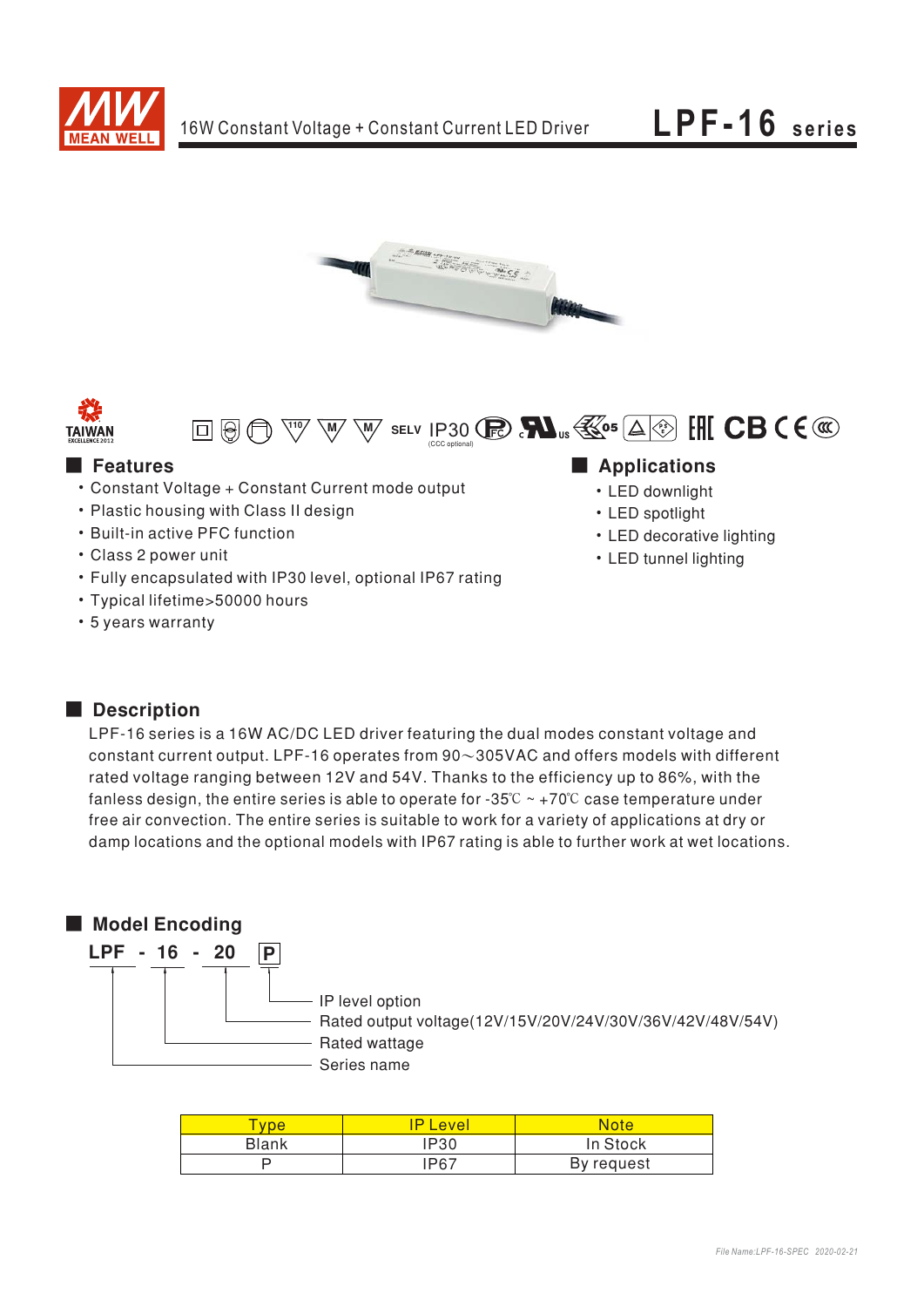

#### **SPECIFICATION**

| יוטו ובאו ווט⊾ וט |                                                                                                                                                                                                 |                                                                                                                                                                                                                                                                                                                                                                                                                                                                                                                                                                                                                                                                                                                                           |                                                                                  |                                |              |              |              |              |              |              |  |  |
|-------------------|-------------------------------------------------------------------------------------------------------------------------------------------------------------------------------------------------|-------------------------------------------------------------------------------------------------------------------------------------------------------------------------------------------------------------------------------------------------------------------------------------------------------------------------------------------------------------------------------------------------------------------------------------------------------------------------------------------------------------------------------------------------------------------------------------------------------------------------------------------------------------------------------------------------------------------------------------------|----------------------------------------------------------------------------------|--------------------------------|--------------|--------------|--------------|--------------|--------------|--------------|--|--|
| <b>MODEL</b>      |                                                                                                                                                                                                 | LPF-16-12                                                                                                                                                                                                                                                                                                                                                                                                                                                                                                                                                                                                                                                                                                                                 | LPF-16-15                                                                        | $LPF-16-20$                    | $LPF-16-24$  | LPF-16-30    | LPF-16-36    | LPF-16-42    | LPF-16-48    | $LPF-16-54$  |  |  |
| <b>OUTPUT</b>     | <b>DC VOLTAGE</b>                                                                                                                                                                               | 12V                                                                                                                                                                                                                                                                                                                                                                                                                                                                                                                                                                                                                                                                                                                                       | 15V                                                                              | <b>20V</b>                     | <b>24V</b>   | 30V          | 36V          | 42V          | 48V          | 54V          |  |  |
|                   | CONSTANT CURRENT REGION Note.2 6.6~12V                                                                                                                                                          |                                                                                                                                                                                                                                                                                                                                                                                                                                                                                                                                                                                                                                                                                                                                           | $8.25 - 15V$                                                                     | $11 - 20V$                     | $13.2 - 24V$ | $16.5 - 30V$ | $19.8 - 36V$ | $23.1 - 42V$ | $26.4 - 48V$ | $29.7 - 54V$ |  |  |
|                   | <b>RATED CURRENT</b>                                                                                                                                                                            | 1.34A                                                                                                                                                                                                                                                                                                                                                                                                                                                                                                                                                                                                                                                                                                                                     | 1.07A                                                                            | 0.8A                           | 0.67A        | 0.54A        | 0.45A        | 0.39A        | 0.34A        | 0.3A         |  |  |
|                   | <b>RATED POWER</b><br>Note.5                                                                                                                                                                    | 16.08W                                                                                                                                                                                                                                                                                                                                                                                                                                                                                                                                                                                                                                                                                                                                    | 16.05W                                                                           | <b>16W</b>                     | 16.08W       | 16.2W        | 16.2W        | 16.38W       | 16.32W       | 16.2W        |  |  |
|                   | RIPPLE & NOISE (max.) Note.3 150mVp-p                                                                                                                                                           |                                                                                                                                                                                                                                                                                                                                                                                                                                                                                                                                                                                                                                                                                                                                           | $150mVp-p$                                                                       | $150mVp-p$                     | 150mVp-p     | 200mVp-p     | 250mVp-p     | 250mVp-p     | 250mVp-p     | 350mVp-p     |  |  |
|                   | <b>VOLTAGE TOLERANCE Note.4</b>                                                                                                                                                                 | ±4.0%                                                                                                                                                                                                                                                                                                                                                                                                                                                                                                                                                                                                                                                                                                                                     | ±4.0%                                                                            | ±4.0%                          | ±4.0%        | ±4.0%        | ±4.0%        | ±4.0%        | ±4.0%        | ±4.0%        |  |  |
|                   | <b>LINE REGULATION</b>                                                                                                                                                                          | ±0.5%                                                                                                                                                                                                                                                                                                                                                                                                                                                                                                                                                                                                                                                                                                                                     | ±0.5%                                                                            | ±0.5%                          | ±0.5%        | ±0.5%        | ±0.5%        | ±0.5%        | ±0.5%        | ±0.5%        |  |  |
|                   | <b>LOAD REGULATION</b>                                                                                                                                                                          | ±2.0%                                                                                                                                                                                                                                                                                                                                                                                                                                                                                                                                                                                                                                                                                                                                     | ±1.5%                                                                            | ±1.0%                          | ±0.5%        | ±0.5%        | ±0.5%        | ±0.5%        | ±0.5%        | ±0.5%        |  |  |
|                   | SETUP, RISE TIME Note.6                                                                                                                                                                         | 1500ms, 80ms / 115VAC 500ms, 80ms / 230VAC                                                                                                                                                                                                                                                                                                                                                                                                                                                                                                                                                                                                                                                                                                |                                                                                  |                                |              |              |              |              |              |              |  |  |
|                   | <b>HOLD UP TIME (Typ.)</b>                                                                                                                                                                      | 16ms/230VAC<br>16ms / 115 VAC                                                                                                                                                                                                                                                                                                                                                                                                                                                                                                                                                                                                                                                                                                             |                                                                                  |                                |              |              |              |              |              |              |  |  |
|                   |                                                                                                                                                                                                 | $90 \sim 305$ VAC<br>$127 - 431VDC$                                                                                                                                                                                                                                                                                                                                                                                                                                                                                                                                                                                                                                                                                                       |                                                                                  |                                |              |              |              |              |              |              |  |  |
|                   | <b>VOLTAGE RANGE</b><br>Note.5                                                                                                                                                                  |                                                                                                                                                                                                                                                                                                                                                                                                                                                                                                                                                                                                                                                                                                                                           | (Please refer to "STATIC CHARACTERISTIC" section)                                |                                |              |              |              |              |              |              |  |  |
|                   | <b>FREQUENCY RANGE</b>                                                                                                                                                                          | $47 - 63$ Hz                                                                                                                                                                                                                                                                                                                                                                                                                                                                                                                                                                                                                                                                                                                              |                                                                                  |                                |              |              |              |              |              |              |  |  |
|                   |                                                                                                                                                                                                 |                                                                                                                                                                                                                                                                                                                                                                                                                                                                                                                                                                                                                                                                                                                                           |                                                                                  |                                |              |              |              |              |              |              |  |  |
|                   | <b>POWER FACTOR</b>                                                                                                                                                                             | PF ≥ 0.97/115VAC, PF ≥ 0.95/230VAC, PF ≥ 0.92/277VAC@full load<br>(Please refer to "POWER FACTOR (PF) CHARACTERISTIC" section)                                                                                                                                                                                                                                                                                                                                                                                                                                                                                                                                                                                                            |                                                                                  |                                |              |              |              |              |              |              |  |  |
|                   |                                                                                                                                                                                                 |                                                                                                                                                                                                                                                                                                                                                                                                                                                                                                                                                                                                                                                                                                                                           |                                                                                  |                                |              |              |              |              |              |              |  |  |
|                   | TOTAL HARMONIC DISTORTION                                                                                                                                                                       |                                                                                                                                                                                                                                                                                                                                                                                                                                                                                                                                                                                                                                                                                                                                           | THD<20%(@load≧60%/115VC,230VAC;@load≧75%/277VAC)                                 |                                |              |              |              |              |              |              |  |  |
|                   |                                                                                                                                                                                                 |                                                                                                                                                                                                                                                                                                                                                                                                                                                                                                                                                                                                                                                                                                                                           | (Please refer to "TOTAL HARMONIC DISTORTION(THD)" section)                       |                                |              |              |              |              |              |              |  |  |
| <b>INPUT</b>      | <b>EFFICIENCY (Typ.)</b>                                                                                                                                                                        | 84%                                                                                                                                                                                                                                                                                                                                                                                                                                                                                                                                                                                                                                                                                                                                       | 84%                                                                              | 86%                            | 86%          | 86%          | 86%          | 86%          | 86%          | 86%          |  |  |
|                   | <b>AC CURRENT</b>                                                                                                                                                                               | 0.4A/115VAC                                                                                                                                                                                                                                                                                                                                                                                                                                                                                                                                                                                                                                                                                                                               |                                                                                  | 0.25A/230VAC                   | 0.2A/277VAC  |              |              |              |              |              |  |  |
|                   | <b>INRUSH CURRENT(Typ.)</b>                                                                                                                                                                     |                                                                                                                                                                                                                                                                                                                                                                                                                                                                                                                                                                                                                                                                                                                                           | COLD START 45A(twidth=200 $\mu$ s measured at 50% Ipeak) at 230VAC; Per NEMA 410 |                                |              |              |              |              |              |              |  |  |
|                   | MAX. No. of PSUs on 16A                                                                                                                                                                         |                                                                                                                                                                                                                                                                                                                                                                                                                                                                                                                                                                                                                                                                                                                                           |                                                                                  |                                |              |              |              |              |              |              |  |  |
|                   | <b>CIRCUIT BREAKER</b>                                                                                                                                                                          | 14 units (circuit breaker of type B) / 24 units (circuit breaker of type C) at 230VAC                                                                                                                                                                                                                                                                                                                                                                                                                                                                                                                                                                                                                                                     |                                                                                  |                                |              |              |              |              |              |              |  |  |
|                   | <b>LEAKAGE CURRENT</b>                                                                                                                                                                          | <0.75mA / 240VAC                                                                                                                                                                                                                                                                                                                                                                                                                                                                                                                                                                                                                                                                                                                          |                                                                                  |                                |              |              |              |              |              |              |  |  |
|                   |                                                                                                                                                                                                 | $95 - 108\%$                                                                                                                                                                                                                                                                                                                                                                                                                                                                                                                                                                                                                                                                                                                              |                                                                                  |                                |              |              |              |              |              |              |  |  |
|                   | <b>OVER CURRENT</b>                                                                                                                                                                             | Constant current limiting, recovers automatically after fault condition is removed                                                                                                                                                                                                                                                                                                                                                                                                                                                                                                                                                                                                                                                        |                                                                                  |                                |              |              |              |              |              |              |  |  |
|                   | <b>SHORT CIRCUIT</b>                                                                                                                                                                            | Hiccup mode, recovers automatically after fault condition is removed                                                                                                                                                                                                                                                                                                                                                                                                                                                                                                                                                                                                                                                                      |                                                                                  |                                |              |              |              |              |              |              |  |  |
| <b>PROTECTION</b> |                                                                                                                                                                                                 | $15 - 18V$                                                                                                                                                                                                                                                                                                                                                                                                                                                                                                                                                                                                                                                                                                                                | $17.5 - 21V$                                                                     | $23 - 27V$                     | $28 - 35V$   | $34 - 40V$   | $41 - 49V$   | $46 - 54V$   | $54 - 63V$   | $59 - 66V$   |  |  |
|                   | <b>OVER VOLTAGE</b>                                                                                                                                                                             |                                                                                                                                                                                                                                                                                                                                                                                                                                                                                                                                                                                                                                                                                                                                           | Shut down and latch off o/p voltage, re-power on to recover                      |                                |              |              |              |              |              |              |  |  |
|                   | <b>OVER TEMPERATURE</b>                                                                                                                                                                         |                                                                                                                                                                                                                                                                                                                                                                                                                                                                                                                                                                                                                                                                                                                                           | Shut down o/p voltage, recovers automatically after temperature goes down        |                                |              |              |              |              |              |              |  |  |
|                   | <b>WORKING TEMP.</b>                                                                                                                                                                            | Tcase=-35 ~ +70°C (Please refer to "OUTPUT LOAD vs TEMPERATURE" section)                                                                                                                                                                                                                                                                                                                                                                                                                                                                                                                                                                                                                                                                  |                                                                                  |                                |              |              |              |              |              |              |  |  |
|                   | <b>MAX. CASE TEMP.</b>                                                                                                                                                                          | Tcase=+70 $°C$                                                                                                                                                                                                                                                                                                                                                                                                                                                                                                                                                                                                                                                                                                                            |                                                                                  |                                |              |              |              |              |              |              |  |  |
|                   | <b>WORKING HUMIDITY</b>                                                                                                                                                                         | $20 \sim 95\%$ RH non-condensing                                                                                                                                                                                                                                                                                                                                                                                                                                                                                                                                                                                                                                                                                                          |                                                                                  |                                |              |              |              |              |              |              |  |  |
|                   | ENVIRONMENT STORAGE TEMP., HUMIDITY                                                                                                                                                             | $-40 \sim +80^{\circ}$ C, 10 ~ 95% RH                                                                                                                                                                                                                                                                                                                                                                                                                                                                                                                                                                                                                                                                                                     |                                                                                  |                                |              |              |              |              |              |              |  |  |
|                   | <b>TEMP. COEFFICIENT</b>                                                                                                                                                                        | $\pm 0.03\%$ (0 ~ 50°C)                                                                                                                                                                                                                                                                                                                                                                                                                                                                                                                                                                                                                                                                                                                   |                                                                                  |                                |              |              |              |              |              |              |  |  |
|                   | <b>VIBRATION</b>                                                                                                                                                                                | 10 ~ 500Hz, 2G 12min./1cycle, period for 72min. each along X, Y, Z axes                                                                                                                                                                                                                                                                                                                                                                                                                                                                                                                                                                                                                                                                   |                                                                                  |                                |              |              |              |              |              |              |  |  |
|                   |                                                                                                                                                                                                 | UL8750, CSA C22.2 No. 250.0-08; ENEC EN61347-1, EN61347-2-13 independent, EN62384, J61347-1, J61347-2-13,                                                                                                                                                                                                                                                                                                                                                                                                                                                                                                                                                                                                                                 |                                                                                  |                                |              |              |              |              |              |              |  |  |
|                   | <b>SAFETY STANDARDS Note.8</b>                                                                                                                                                                  | EAC TP TC 004, GB19510.1, GB19510.14 approved, IP67 (optional); Design refer to UL60950-1, TUV EN60950-1                                                                                                                                                                                                                                                                                                                                                                                                                                                                                                                                                                                                                                  |                                                                                  |                                |              |              |              |              |              |              |  |  |
|                   | SAFETY & WITHSTAND VOLTAGE                                                                                                                                                                      | I/P-O/P:3.75KVAC                                                                                                                                                                                                                                                                                                                                                                                                                                                                                                                                                                                                                                                                                                                          |                                                                                  |                                |              |              |              |              |              |              |  |  |
|                   | <b>ISOLATION RESISTANCE</b>                                                                                                                                                                     |                                                                                                                                                                                                                                                                                                                                                                                                                                                                                                                                                                                                                                                                                                                                           | I/P-O/P:100M Ohms / 500VDC / 25℃/ 70% RH                                         |                                |              |              |              |              |              |              |  |  |
| EMC               | <b>EMC EMISSION Note.8</b>                                                                                                                                                                      |                                                                                                                                                                                                                                                                                                                                                                                                                                                                                                                                                                                                                                                                                                                                           |                                                                                  |                                |              |              |              |              |              |              |  |  |
|                   | <b>EMC IMMUNITY</b>                                                                                                                                                                             | Compliance to EN55015,EN61000-3-2 Class C (@load≥50%) ; EN61000-3-3,GB17743 and GB17625.1,EAC TP TC 020<br>Compliance to EN61000-4-2,3,4,5,6,8,11; EN61547, light industry level (surge immunity Line-Line 2KV), EAC TP TC 020                                                                                                                                                                                                                                                                                                                                                                                                                                                                                                            |                                                                                  |                                |              |              |              |              |              |              |  |  |
|                   | <b>MTBF</b>                                                                                                                                                                                     | 473.3Khrs min.                                                                                                                                                                                                                                                                                                                                                                                                                                                                                                                                                                                                                                                                                                                            |                                                                                  | MIL-HDBK-217F $(25^{\circ}$ C) |              |              |              |              |              |              |  |  |
| OTHERS            | <b>DIMENSION</b>                                                                                                                                                                                | 148*40*32mm (L*W*H)                                                                                                                                                                                                                                                                                                                                                                                                                                                                                                                                                                                                                                                                                                                       |                                                                                  |                                |              |              |              |              |              |              |  |  |
|                   |                                                                                                                                                                                                 |                                                                                                                                                                                                                                                                                                                                                                                                                                                                                                                                                                                                                                                                                                                                           | 0.21Kg; 40pcs/9.4Kg/1.02CUFT                                                     |                                |              |              |              |              |              |              |  |  |
|                   | <b>PACKING</b>                                                                                                                                                                                  |                                                                                                                                                                                                                                                                                                                                                                                                                                                                                                                                                                                                                                                                                                                                           |                                                                                  |                                |              |              |              |              |              |              |  |  |
| NOTE              | 1. All parameters NOT specially mentioned are measured at 230VAC input, rated current and $25^{\circ}$ of ambient temperature.                                                                  |                                                                                                                                                                                                                                                                                                                                                                                                                                                                                                                                                                                                                                                                                                                                           |                                                                                  |                                |              |              |              |              |              |              |  |  |
|                   | 2. Please refer to "DRIVING METHODS OF LED MODULE".<br>3. Ripple & noise are measured at 20MHz of bandwidth by using a 12" twisted pair-wire terminated with a 0.1uf & 47uf parallel capacitor. |                                                                                                                                                                                                                                                                                                                                                                                                                                                                                                                                                                                                                                                                                                                                           |                                                                                  |                                |              |              |              |              |              |              |  |  |
|                   |                                                                                                                                                                                                 | 4. Tolerance: includes set up tolerance, line regulation and load regulation.                                                                                                                                                                                                                                                                                                                                                                                                                                                                                                                                                                                                                                                             |                                                                                  |                                |              |              |              |              |              |              |  |  |
|                   | 5. De-rating may be needed under low input voltages. Please refer to "STATIC CHARACTERISTIC" sections for details.                                                                              |                                                                                                                                                                                                                                                                                                                                                                                                                                                                                                                                                                                                                                                                                                                                           |                                                                                  |                                |              |              |              |              |              |              |  |  |
|                   |                                                                                                                                                                                                 | 6. Length of set up time is measured at first cold start. Turning ON/OFF the driver may lead to increase of the set up time.<br>7. The driver is considered as a component that will be operated in combination with final equipment. Since EMC performance will be affected by the<br>complete installation, the final equipment manufacturers must re-qualify EMC Directive on the complete installation again.                                                                                                                                                                                                                                                                                                                         |                                                                                  |                                |              |              |              |              |              |              |  |  |
|                   |                                                                                                                                                                                                 |                                                                                                                                                                                                                                                                                                                                                                                                                                                                                                                                                                                                                                                                                                                                           |                                                                                  |                                |              |              |              |              |              |              |  |  |
|                   |                                                                                                                                                                                                 |                                                                                                                                                                                                                                                                                                                                                                                                                                                                                                                                                                                                                                                                                                                                           |                                                                                  |                                |              |              |              |              |              |              |  |  |
|                   |                                                                                                                                                                                                 | 8. To fulfill requirements of the latest ErP regulation for lighting fixtures, this LED driver can only be used behind a switch<br>without permanently connected to the mains.<br>9. This series meets the typical life expectancy of >50,000 hours of operation when Tcase, particularly (tc) point (or TMP, per DLC), is about 70°C or less.<br>10. Please refer to the warranty statement on MEAN WELL's website at http://www.meanwell.com<br>11. The ambient temperature derating of 3.5°C/1000m with fanless models and of 5°C/1000m with fan models for operating altitude higher than 2000m(6500ft).<br>12. For any application note and IP water proof function installation caution, please refer our user manual before using. |                                                                                  |                                |              |              |              |              |              |              |  |  |
|                   |                                                                                                                                                                                                 |                                                                                                                                                                                                                                                                                                                                                                                                                                                                                                                                                                                                                                                                                                                                           |                                                                                  |                                |              |              |              |              |              |              |  |  |
|                   |                                                                                                                                                                                                 |                                                                                                                                                                                                                                                                                                                                                                                                                                                                                                                                                                                                                                                                                                                                           |                                                                                  |                                |              |              |              |              |              |              |  |  |
|                   |                                                                                                                                                                                                 |                                                                                                                                                                                                                                                                                                                                                                                                                                                                                                                                                                                                                                                                                                                                           |                                                                                  |                                |              |              |              |              |              |              |  |  |
|                   |                                                                                                                                                                                                 |                                                                                                                                                                                                                                                                                                                                                                                                                                                                                                                                                                                                                                                                                                                                           |                                                                                  |                                |              |              |              |              |              |              |  |  |
|                   |                                                                                                                                                                                                 | https://www.meanwell.com/Upload/PDF/LED_EN.pdf                                                                                                                                                                                                                                                                                                                                                                                                                                                                                                                                                                                                                                                                                            |                                                                                  |                                |              |              |              |              |              |              |  |  |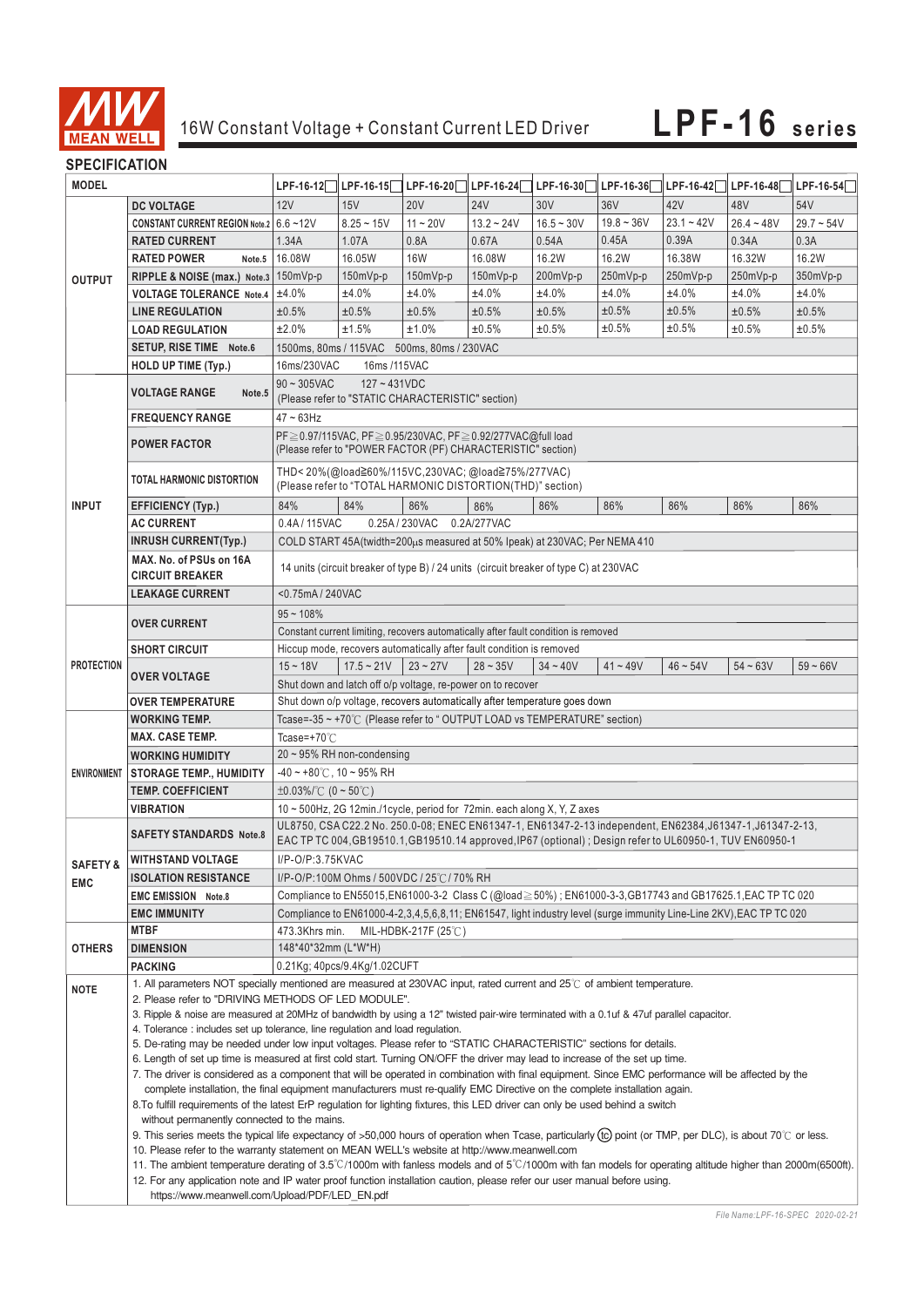





Typical output current normalized by rated current (%)

In the constant current region, the highest voltage at the output of the driver depends on the configuration of the end systems.

Should there be any compatibility issues, please contact MEAN WELL.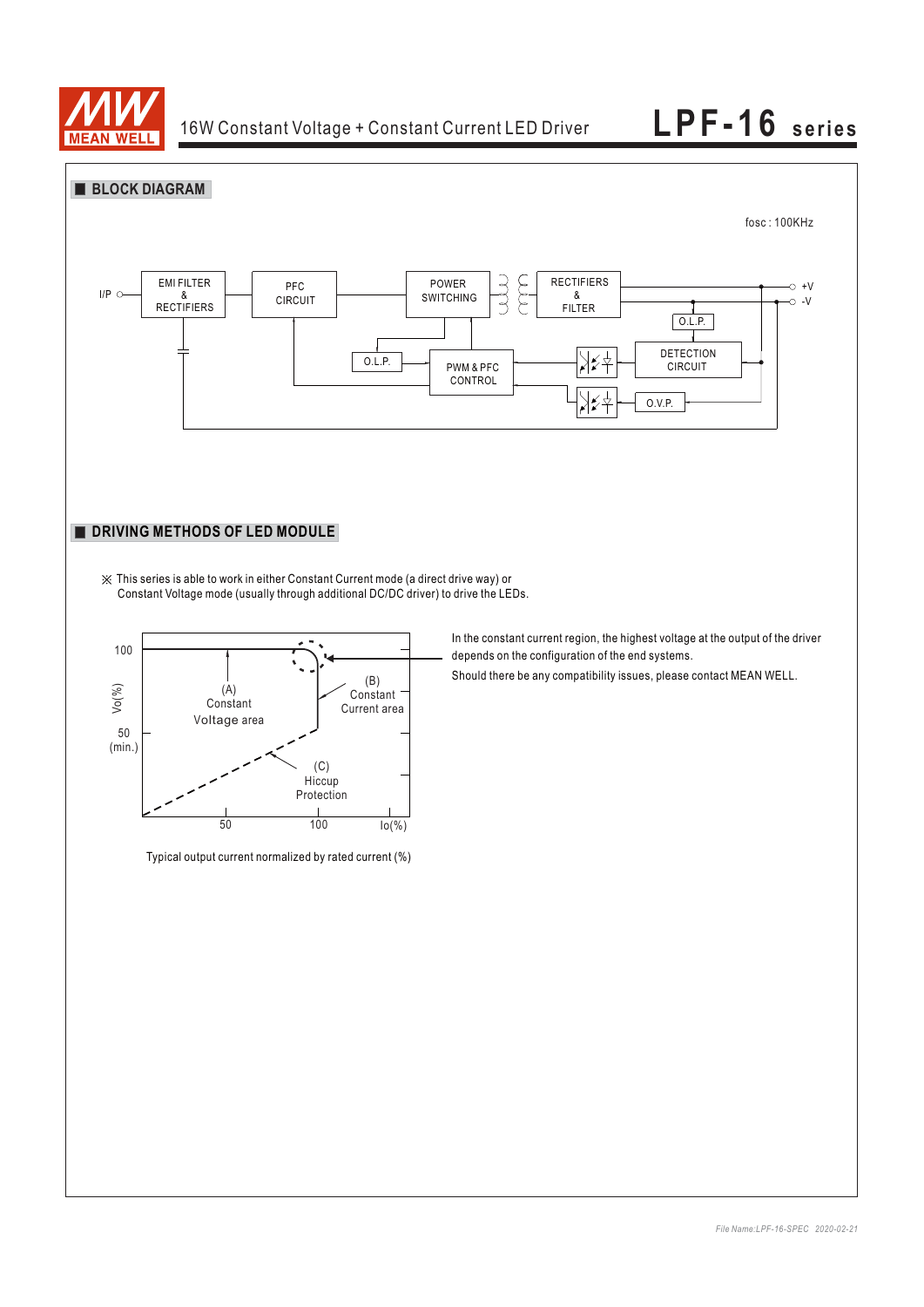

**LPF-16 series**

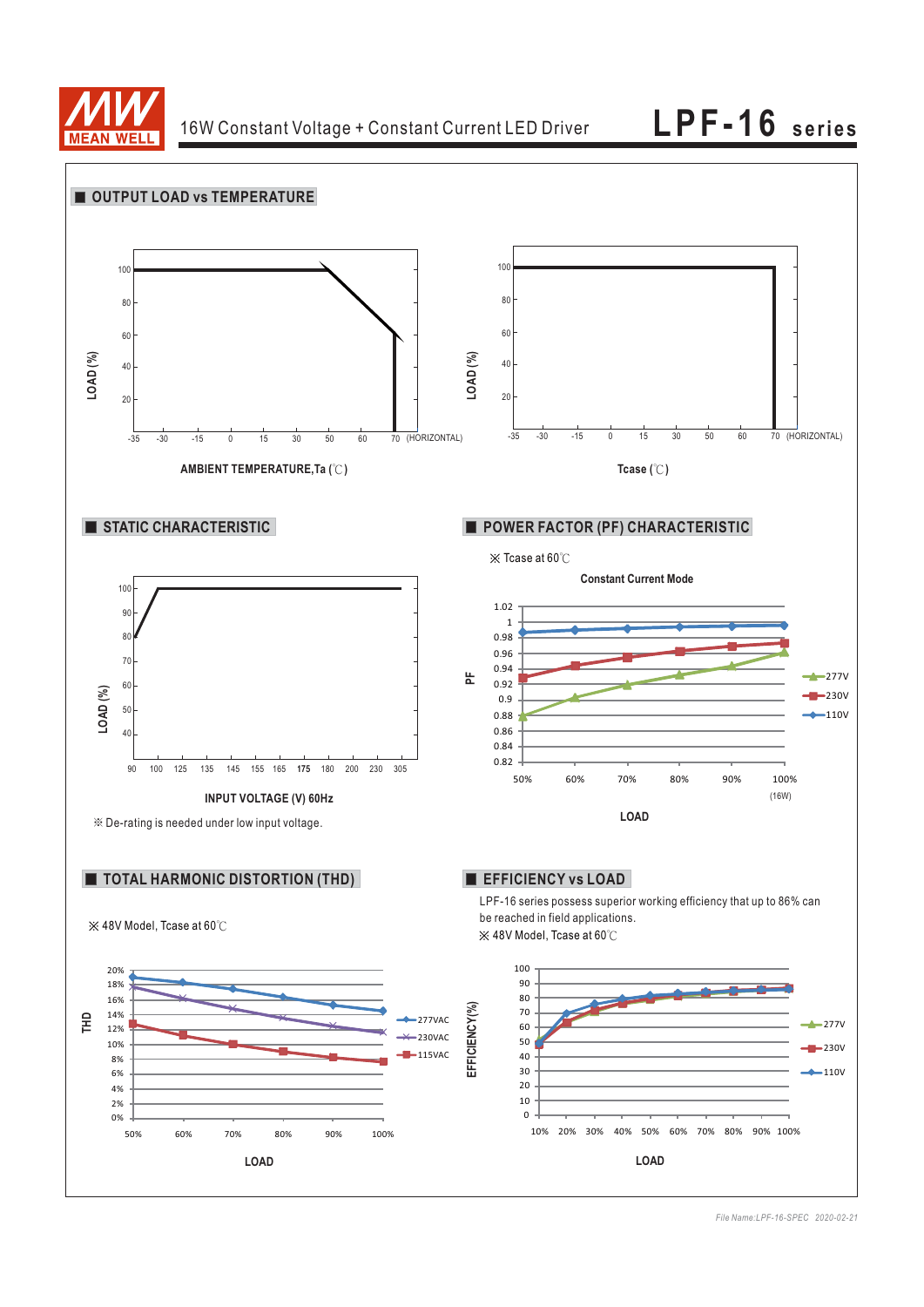

**LIFE TIME** 



Tcase  $(°C)$